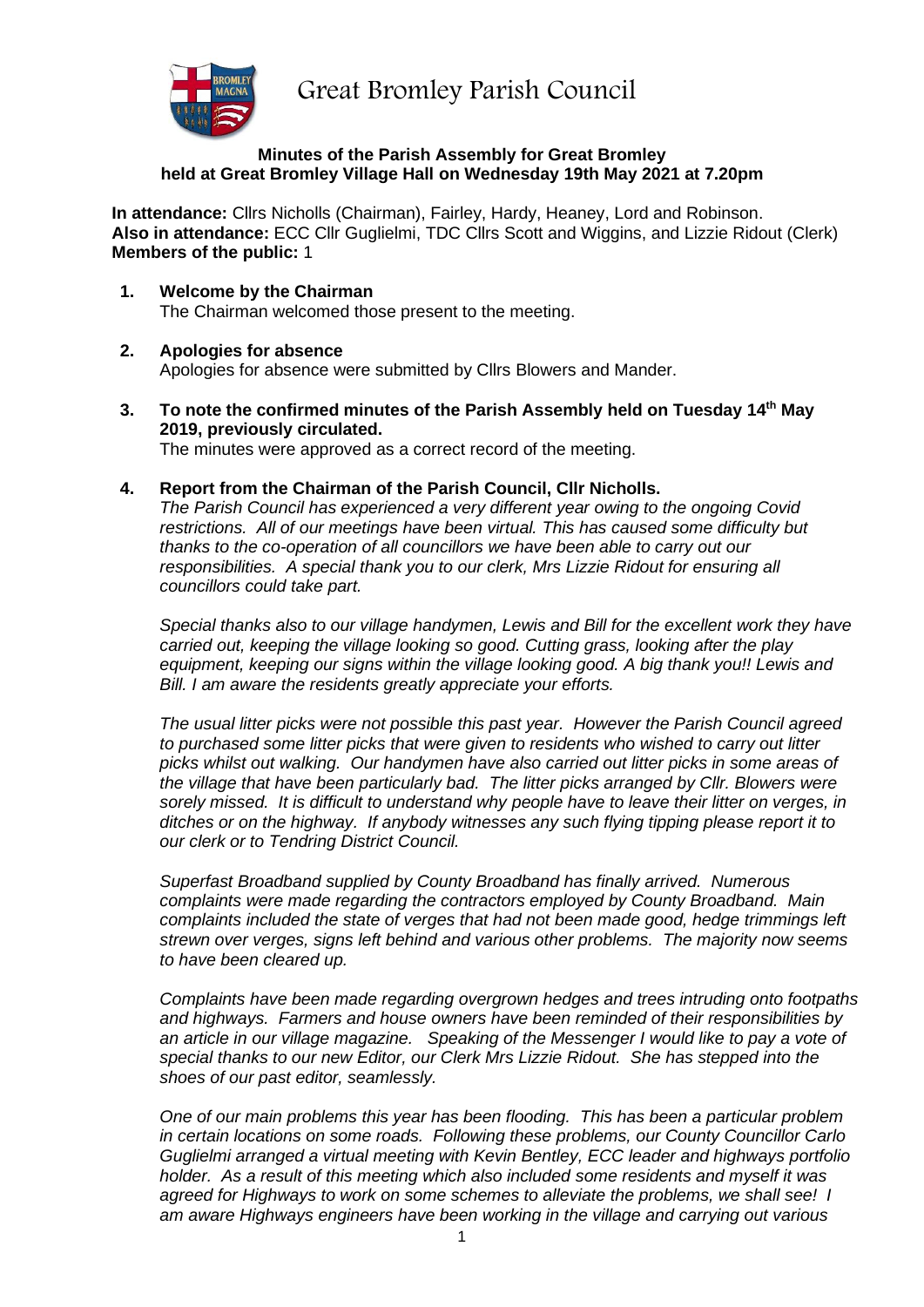*tests, lets hope we see some benefit very soon.*

*Another result for the village was the agreement following on from the flooding meeting, the approval to reduce the speed limit of vehicles entering the village from the Harwich direction, from 40mph to 30 mph. It was also agreed for Carlo to take forward a scheme to reduce the speed limit along Harwich Road for its entire length through the village to 30mph. Something that has been requested for several years. i would like to thank Carlo for all the work he has put in to ensure the speed limit is reduced. I feel the whole village should thank Carlo for what I know have been hours of work.*

*The development at Little Paddocks is nearing completion. A shop has been built and will house an automatic cash machine and application has been made for a post office counter that will be open daily.*

*Plans have been submitted for the development of Hamilton Lodge. These are due to be discussed by Tendring planners in the near future. I am pleased to say the original number of houses has been reduced. Within the plans there will be a village green and a pond, both of which will be gifted to the parish along with funds to maintain them.* 

*There has been a total of 27 different planning applications to come before the Parish Council since 1st June 2020.*

*I have been in conversation with Tendring Police commander regarding the policing in our village. I understand we will have a police presence at our monthly parish council meetings. This is something residents have requested.*

*Our annual budget review has been held and due to good financial management, it was considered a small increase of our parish precept by 1% would be requested.*

*Owing to the ongoing Covid situation the Corbeau Tendring Rally was cancelled I understand it has also been cancelled for this year. A number of other events in this area have also been cancelled including the Annual Tendring Farmers Show.*

*Finally, I would like to thank all councillors, for their support and hard work throughout this difficult year. especially Cllr David Hardy and family for all their assistance during the lockdown.* 

## **5. Reports from the County and District Councillors**

District Cllr Scott remarked on the past difficult year, with many virtual meetings. Cllr Scott and Cllr Wiggins had delivered recycling boxes and disseminated information from TDC. He thanked residents and councillors for contacting them, and they would continue to assist in the coming year.

County Cllr Guglielmi reported the many initiatives such as the Essex Welfare Service masterminding food delivery to communities, in tandem with TDC. Many community groups had been coordinated by Covid response team at TDC. Care homes had experienced issues during the pandemic, and Cllr John Spence had done an incredible job addressing the shortage of PPE which was resolved. Essex had been the first county to introduce mandatory testing for staff and had been able to progress recently with visits to care homes. ECC had used a share of funding to fully address the school food issues in half terms for children and families in need. The distribution of business grants had been undertaken which businesses used to reinvent themselves, such as investing in canopies and outdoor facilities. The Essex Climate Action Commission had progressed with 40,000 trees already planted. The elections held on  $6<sup>th</sup>$  May had resulted in Cllr Kevin Bentley elected as new leader of ECC, and Roger Hirst re-elected as PFCC.

Cllr Scott congratulated Cllr Guglielmi on being re-elected as County Councillor.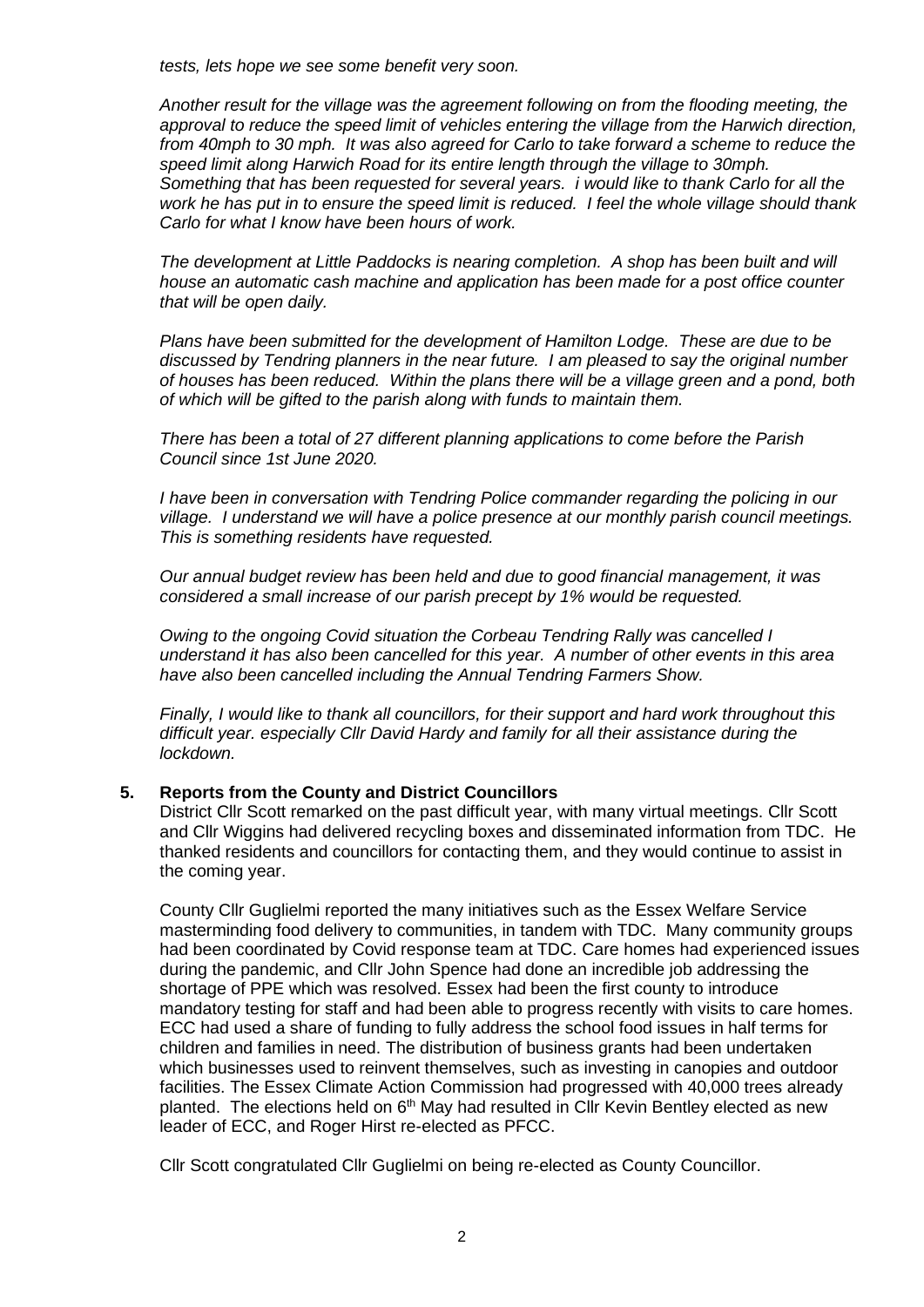Cllr Guglielmi further reported that as a result of a surgery with Cllr Bentley in March of this year, work planned to investigate the flooding in the village was planned for the 3<sup>rd</sup> week of June. Schemes had also been submitted to the Local Highways Panel for 30mph section along Harwich Road, and to extend past the Courthouse.

## **6. Reports from Appointed Officers:**

• Tree Warden **- Col M Frostick OBE** 

*With the tree planting season now at an end, I am delighted to report that a significant number of trees and hedging have been planted in various locations in the village during the last 5 months. The vast majority have been as a result of the TWIG project (see below) but routine planting by the tree warden and several landowners also took place.*

*The TWIG Project. To celebrate the 30th anniversary of the national tree warden scheme in 2020 various planting schemes and events were proposed across the country and Tendring District Council put forward one of the most ambitious projects - to plant 30,000 hedgerow whips and trees in their district. This project, known as TWIG 30000, was approved by the Tree Council and funding was provided by Network Rail. The scheme was subsequently enhanced by additional funding from Essex County Council under the Essex Forest Initiative. In total over 42,000 trees and hedging were planted in the Tendring area by contractors, ably supervised and assisted by Mike Wadham (Tendring volunteer tree warden co-ordinator) and Clive Dawson (TDC principle tree and landscape officer). Three suitable areas for planting were identified in Great Bromley at Badley Hall Farm, Park Farm and the Bromley Brook Vineyard which resulted in over 6,000 trees and hedging whips being planted in the village as part of the TWIG project. Thanks go to the landowners for supporting these plantings and for agreeing to nurture the trees until they reach maturity.*

*General Tree Planting. Over fifty larger trees and 240 hedging plants were planted at various locations in the village including Badley Hall Farm, New House Farm, Morehams Hall Farm and some private gardens. Some of the smaller hedging plants were bought in but the larger trees were surplus self-sown saplings dug up from woodland within the village. Although most plantings are away from public view, some of the new trees can be seen alongside Badley Hall Road and along the public footpath between the Harwich Road and Morehams Hall. My thanks go to the landowners and others for supporting and assisting with the planting.*

## • Footpath Liaison **- Climander** - Climander

*The last year has seen a significant increase in footfall on most of the footpath network within the Parish. This as a result of the lockdown rules introduced, which has encouraged people to take more exercise and stay local.* 

*Overall, the footpaths and bridleways are being well managed and not causing problems to those using them (thanks to the Volunteer Footpath Warden, Graham Smith with backup from the GBPC Maintenance Team). Some issues have been reported including crops being planted on paths that cross fields, but with good communication between the Parish Council and landowners these problems have overall been resolved.*

*Footbridges have been replaced on footpath numbers 14 and 23 with the bridge on number 4 due to be replaced soon. One outstanding problem are the steps on footpath 17 to Boudge Hill, which are in an extremely dangerous state. This issue was reported to Essex County Council at least two years ago and again recently. It is hoped that the steps will be repaired soon to enable walkers to use this footpath safely.*

• Community Speedwatch Coordinator - Mr G Smith

The Great Bromley Speedwatch team now has three sites authorised in the village where checks are allowed to be carried out. Harwich Road near the Hare Green playing field, between the school and St George's Close in Brook Street and a new addition in 2019 in Frating Road along from the Cross Inn. Most sessions are held in Harwich Road as the biggest speeding problem out of the three is here. Surprisingly the newest location near The Cross has seen very few offenders being detected. Due to team members relocating and outside work pressures the group is down to three members. Another parishioner has